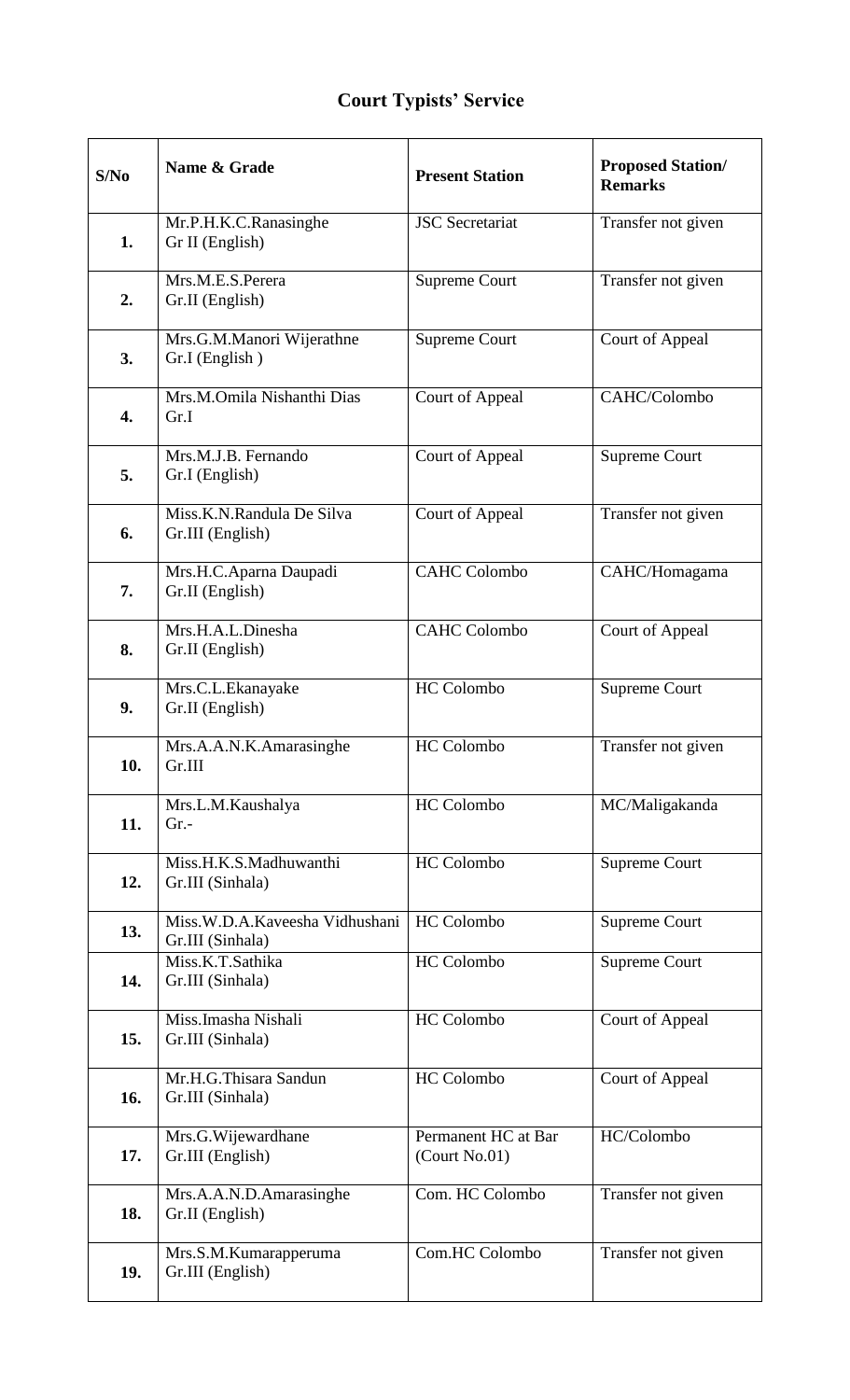| 20. | Mrs.D.H.Kolombarapitiya<br>Gr.III             | DC Colombo             | DC/MC/Pugoda                                                                                     |
|-----|-----------------------------------------------|------------------------|--------------------------------------------------------------------------------------------------|
| 21. | Mrs.W.H.N.Dilrukshi<br>Gr.III (Sinhala)       | DC Colombo             | CMC/Colombo<br>(Transfer given to<br>MC/Homagama under<br>annual transfers 2020<br>is cancelled) |
| 22. | Mrs.E.H.Badhra<br>Gr.II (Sinhala)             | DC Colombo             | Transfer not given                                                                               |
| 23. | Mr.J.K.B.S.Jayasekara<br>Gr.III (Sinhala)     | DC Colombo             | Transfer not given                                                                               |
| 24. | Mrs.P.G.D.K.Rathnayake<br>Gr.I (Sinhala)      | DC Colombo             | Transfer not given                                                                               |
| 25. | Mrs.W.H.C.M.Samarathissa<br>Gr.II (Sinhala)   | <b>CMC</b> Colombo     | MC/Mahara                                                                                        |
| 26. | Mrs.G.R.Dilhani<br>Gr.III (Sinhala)           | <b>CMC</b> Colombo     | DC/Colombo                                                                                       |
| 27. | Mrs.D.U.Jayasekara<br>Gr.III (Sinhala)        | <b>CMC</b> Colombo     | Transfer not given                                                                               |
| 28. | Miss.W.A.J.M.Perera<br>Gr.II (Sinhala)        | MC/Fort - Colombo      | Juv.MC/Battaramulla                                                                              |
| 29. | Mrs.A.Senavirathne<br>Gr.II                   | MC/Fort - Colombo      | HC/Panadura                                                                                      |
| 30. | Mrs.M.A.C.P.Matara Arachchi<br>Gr.I (English) | <b>CAHC Mt.Lavinia</b> | HC/Panadura                                                                                      |
| 31. | Miss.W.T.A.D.Madushani<br>Gr.III              | DC Mt.Lavinia          | Transfer not given                                                                               |
| 32. | Mrs.S.D.Hewage<br>Gr.III (Sinhala)            | MC Maligakanda         | MC/Horana                                                                                        |
| 33. | Mrs.H.L.M.Prabha<br>Gr.II (Sinhala)           | MC Nugegoda            | DC/Mt.Lavinia                                                                                    |
| 34. | Miss.I.A.D.D.Chathurangi<br>Gr.III (Sinhala)  | MC Nugegoda            | MC/Fort - Colombo                                                                                |
| 35. | Mrs.R.K.C.M.Kusumsiri<br>Gr.III (Sinhala)     | Juv.MC Battaramulla    | MC/Fort - Colombo                                                                                |
| 36. | Mrs.H.M.R.Wimalasiri<br>Gr.I (English)        | <b>CAHC Kalutara</b>   | CAHC/Mt.Lavinia                                                                                  |
| 37. | Mrs.P.H.G.Lakmali<br>Gr.II (English)          | <b>CAHC</b> Kalutara   | HC/Balapitiya                                                                                    |
| 38. | Mr.L.U.Jayasundara<br>Gr.II (Sinhala)         | <b>MC</b> Kalutara     | MC/Matugama                                                                                      |
| 39. | Mrs.A.J.K.Ayesha<br>Gr.II (Sinhala)           | <b>MC</b> Kalutara     | DC/Balapitiya                                                                                    |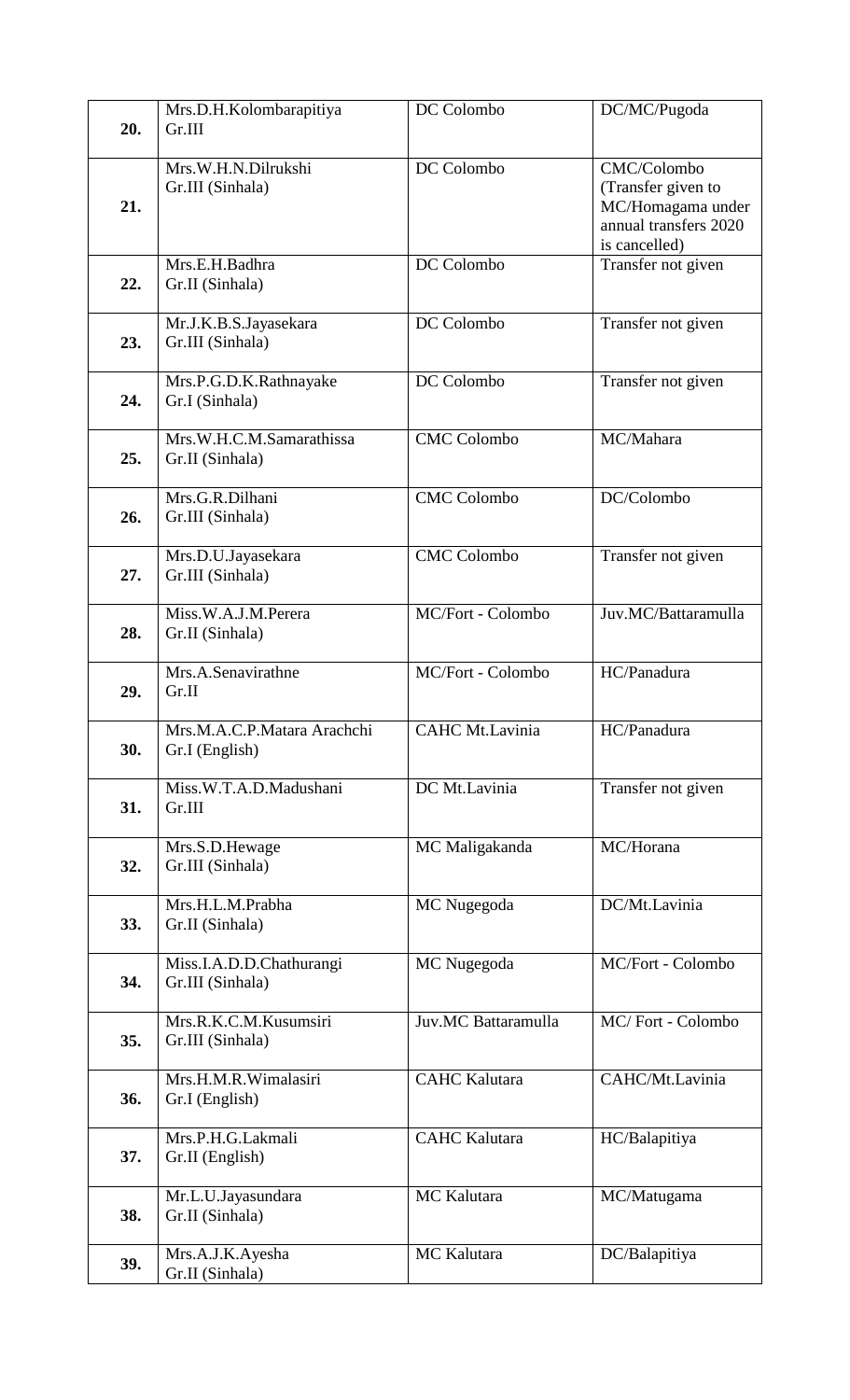| 40. | Mrs.M.A.D.J.W.Munasinghe<br>Gr.II (Sinhala)       | DC Horana             | MC/Nugegoda           |
|-----|---------------------------------------------------|-----------------------|-----------------------|
| 41. | Miss.T.M.Weerawardhana<br>Gr.II                   | DC Horana             | MC/Kalutara           |
| 42. | Miss.T.T.U.De Silva<br>Gr.III (Sinhala)           | <b>DC/MC</b> Moratuwa | HC/Balapitiya         |
| 43. | Mrs.S.A.C.P.Perera<br>Gr.I                        | MC Matugama           | DC/Horana             |
| 44. | Mrs.K.D.R.M.Ranaweera<br>Gr.I (Sinhala)           | MC Matugama           | Transfer not given    |
| 45. | Mrs.H.H.Polonnowita<br>Gr.I (English)             | HC Panadura           | CAHC/Kalutara         |
| 46. | Mrs.A.P.N.Chandrasekara<br>Gr.III (Sinhala)       | HC Panadura           | DC/Horana             |
| 47. | Mrs.G.N.D.Karunaratne<br>Gr.I (English)           | <b>CAHC</b> Gampaha   | Com.HC/Colombo        |
| 48. | Mrs.K.L.Kumudulatha<br>Gr.I (Sinhala)             | HC Gampaha            | DC/MC/Minuwangod<br>a |
| 49. | Mrs.A.A.R.C.Perera<br>Gr.III (Sinhala)            | DC Gampaha            | MC/Mahara             |
| 50. | Mrs.U.P.Gamage<br>Gr.I                            | DC/MC Attanagalla     | HC/Gampaha            |
| 51. | Mrs.W.H.K.Pushpa Kumari<br>Gr.III                 | MC Mahara             | DC/MC/Moratuwa        |
| 52. | Mrs.L.W.Geethika Sandadinithi<br>Gr.III (Sinhala) | HC/Negombo            | Transfer not given    |
| 53. | Mrs.L.H.Dulani<br>Gr.III (Sinhala)                | MC Negombo            | <b>Supreme Court</b>  |
| 54. | Miss.R.P.N.Laksha<br>Gr.III (Sinhala)             | MC Welisara           | MC/Negombo            |
| 55. | Mrs.W.C.D. Weerakoon<br>Gr.II (Sinhala)           | MC Welisara           | Transfer not given    |
| 56. | Mrs.G.P.T.D.Karunarathna<br>Gr.I (Sinhala)        | DC/MC Minuwangoda     | DC/MC/Attanagalla     |
| 57. | Miss.U.R.I.Nandani<br>Gr.I (Sinhala)              | <b>HC</b> Avissawella | DC/Ratnapura          |
| 58. | Mrs.H.M.C.Samanthika<br>Gr.III (English)          | HC Avissawella        | CAHC/Ratnapura        |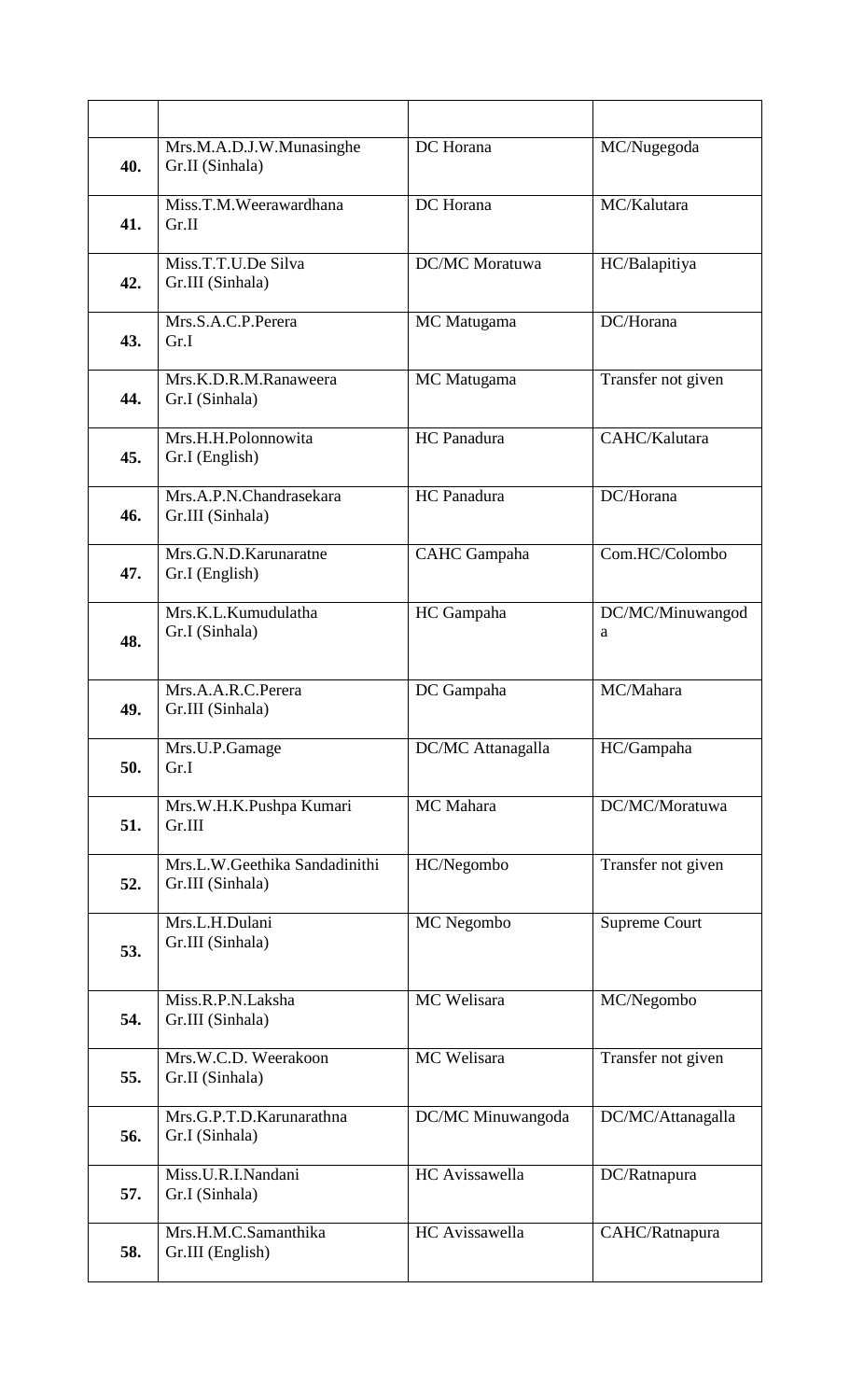| 59. | Miss.H.G.S.T.Kumari<br>Gr.III (Sinhala)                     | HC/Avissawella      | Transfer not given |
|-----|-------------------------------------------------------------|---------------------|--------------------|
| 60. | Mrs.M.B.I.D.Bandara<br>Gr .II (Sinhala)                     | DC Avissawella      | MC/Homagama        |
| 61. | Miss.K.A.M.Lakmali<br>Gr.III                                | CAHC Homagama       | Transfer not given |
| 62. | Mrs.P.N.Madhubani<br>Gr.III                                 | MC Homagama         | DC/Avissawella     |
| 63. | Mrs.M.W.I.Nilmini<br>Gr II (Sinhala)                        | DC Balapitiya       | HC/Galle           |
| 64. | Mrs.P.D.A.S.Karunathilaka<br>Gr.III                         | MC Balapitiya       | Transfer not given |
| 65. | Mrs.G.G.D.Priyanka Deepani<br>Gr.I                          | <b>HC</b> Galle     | DC/Elpitiya        |
| 66. | Mrs.H.I.Sepala<br>Gr.I (Sinhala)                            | <b>HC</b> Galle     | Transfer not given |
| 67. | Mrs.P.W.K.Luxmi Silva<br>Gr.II                              | DC Elpitiya         | MC/Kalutara        |
| 68. | Miss.P.D.N.Damayanthi Kumari<br>Gr.II                       | MC Elpitiya         | Transfer not given |
| 69. | Mrs.P.Anoma Jayaweera<br>Gr.I (Sinhala)                     | DC/MC Baddegama     | DC/MC/Udugama      |
| 70. | Miss.R.L.S.Nayanarasi<br>Gr.I (Sinhala)                     | DC/MC/Baddegama     | DC/Balapitiya      |
| 71. | $\overline{\text{Mrs. L.C.N. P. Kumar}}$<br>Gr.II (Sinhala) | DC/MC Udugama       | DC/MC/Baddegama    |
| 72. | Mrs.K.K.T.W.Kumari<br>Gr.II                                 | DC/MC Udugama       | Transfer not given |
| 73. | Mrs.N.D.Abeysundara<br>Gr.II                                | DC/MC Udugama       | DC/MC/Baddegama    |
| 74. | Mrs D.W.Pradeepa Malani<br>Gr.I (English)                   | CAHC/Matara         | Transfer not given |
| 75. | Mrs.P.R.T.Bandara Menike<br>Gr.II (Sinhala)                 | HC Matara           | MC/Deiyandara      |
| 76. | Mrs.H.B.T.S.Jayarathna<br>Gr. II (Sinhala)                  | MC Deiyandara       | HC/Tangalle        |
| 77. | Mrs.K.R.N.Jayamini<br>Gr.III                                | DC/MC Tissamaharama | HC/Tangalle        |
| 78. | Miss.N.H.N.Sewwandi<br>Gr.III                               | DC/MC Tissamaharama | Transfer not given |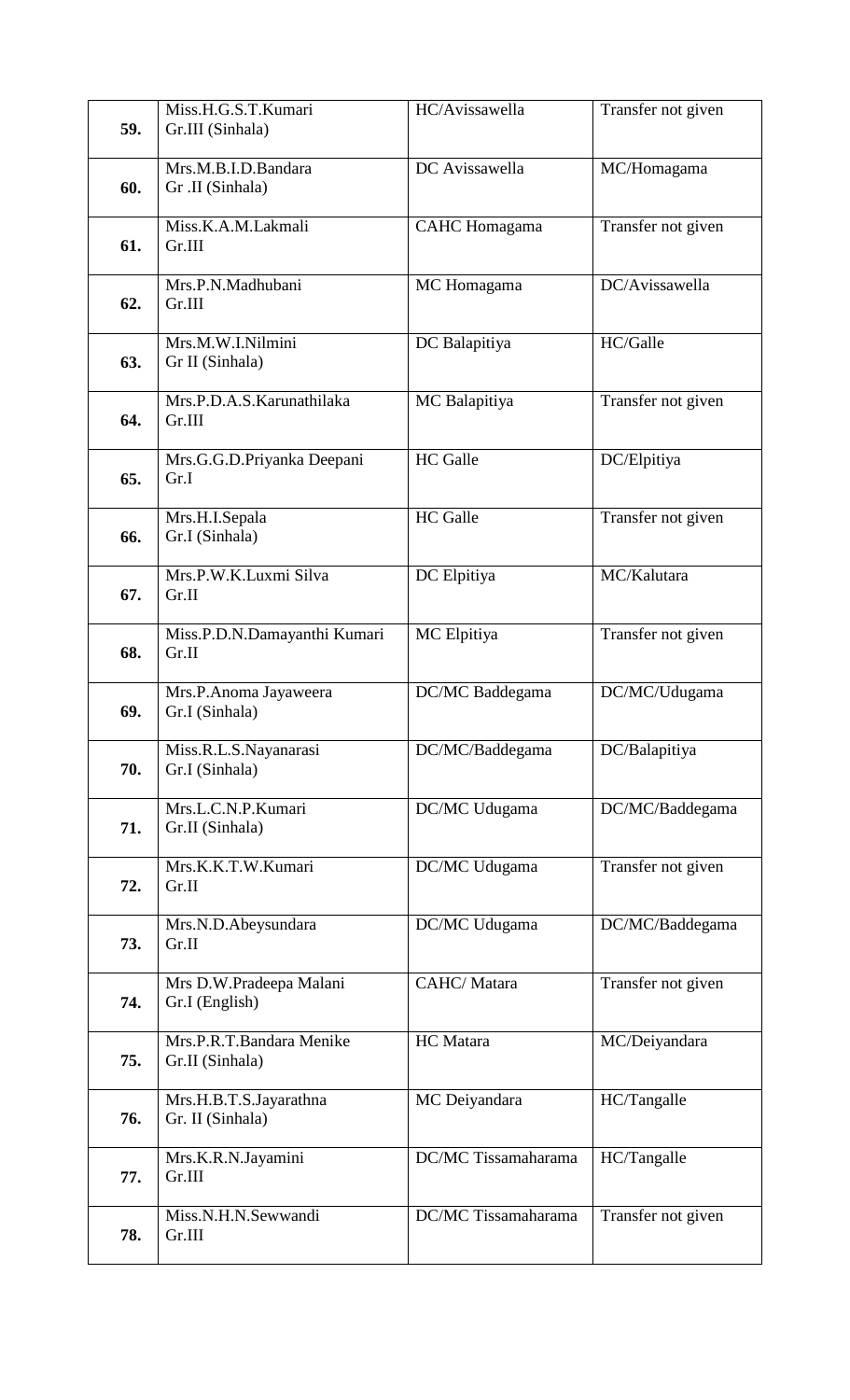| 79. | Mrs.I.Samarawickrama<br>Gr. II (Sinhala)     | <b>HC</b> Tangalle   | HC/Matara                                                  |
|-----|----------------------------------------------|----------------------|------------------------------------------------------------|
| 80. | Mrs.B.G.H. Yasodha Silva<br>Gr.III (Sinhala) | HC/Tangalle          | DC/MC/Udugama                                              |
| 81. | Mrs.S.P.J.Luxmi<br>$Gr. -$                   | DC/MC Walasmulla     | HC/Hambantota                                              |
| 82. | Mrs.W.P.C.N.Wijesekara<br>Gr.II (Sinhala)    | HC Hambantota        | HC/Embilipitiya                                            |
| 83. | Mrs.S.P.J.Nadeeshani<br>Gr.III               | HC Hambantota        | DC/MC/Walasmulla                                           |
| 84. | Mrs.J.L.D.Wasanthi<br>Gr.II (Sinhala)        | DC/MC Hambantota     | HC/Ratnapura                                               |
| 85. | Mrs.K.G.G.G.Ireshani<br>Gr.III(Sinhala)      | DC/MC Hambantota     | Transfer not given                                         |
| 86. | Mrs.L.M.C.L.Darshi<br>Gr. III (Sinhala)      | MC Agunukolapelessa  | HC/Hambantota                                              |
| 87. | Mrs. H.M.C. Niroshini<br>Gr. III (Sinhala)   | MC Angunukolapelessa | Transfer not given                                         |
| 88. | Mrs.R.G.D.H.Karunathilaka<br>Gr.II (English) | CAHC/Kandy           | Transfer not given                                         |
| 89. | Mrs.H.M.T.D.K.Herath<br>Gr.II (English)      | <b>HC</b> Kandy      | HC/Kegalle                                                 |
| 90. | Mrs.P.G.D.C.Polwatta<br>Gr.II (Sinhala)      | DC Kandy             | DC/MC/Teldeniya                                            |
| 91. | Mrs.T.S.R.Pieris<br>Gr.II (English)          | HC Nuwara Eliya      | Transfer not given                                         |
| 92. | Mrs.C.N.Hendeniya<br>Gr.III (English)        | HC Nuwara Eliya      | Transfer not given                                         |
| 93. | Mrs.R.M.P.T.K.Ratnayake<br>Gr.III            | HC Nuwara Eliya      | Transfer not given                                         |
| 94. | Miss.H.K.D.S.Gunasekara<br>Gr. III (Sinhala) | MC/Nuwara Eliya      | CMC/Colombo                                                |
| 95. | Mrs.G.K.Sriyalatha<br>Gr.I (Sinhala)         | DC/MC Teldeniya      | Transfer not given                                         |
| 96. | Mrs.K.M.N.K.K.Abeykoon<br>Gr.III (Sinhala)   | <b>DC/MC Hatton</b>  | HC/Kandy<br>(Transfer is deferred<br>until further notice) |
| 97. | Miss.A.W.P.Madhushani<br>Gr.III (Sinhala)    | <b>DC/MC Hatton</b>  | Transfer not given                                         |
| 98. | Mrs.B.G.S.K.Mendis<br>Gr.I                   | MC Galagedara        | Transfer not given                                         |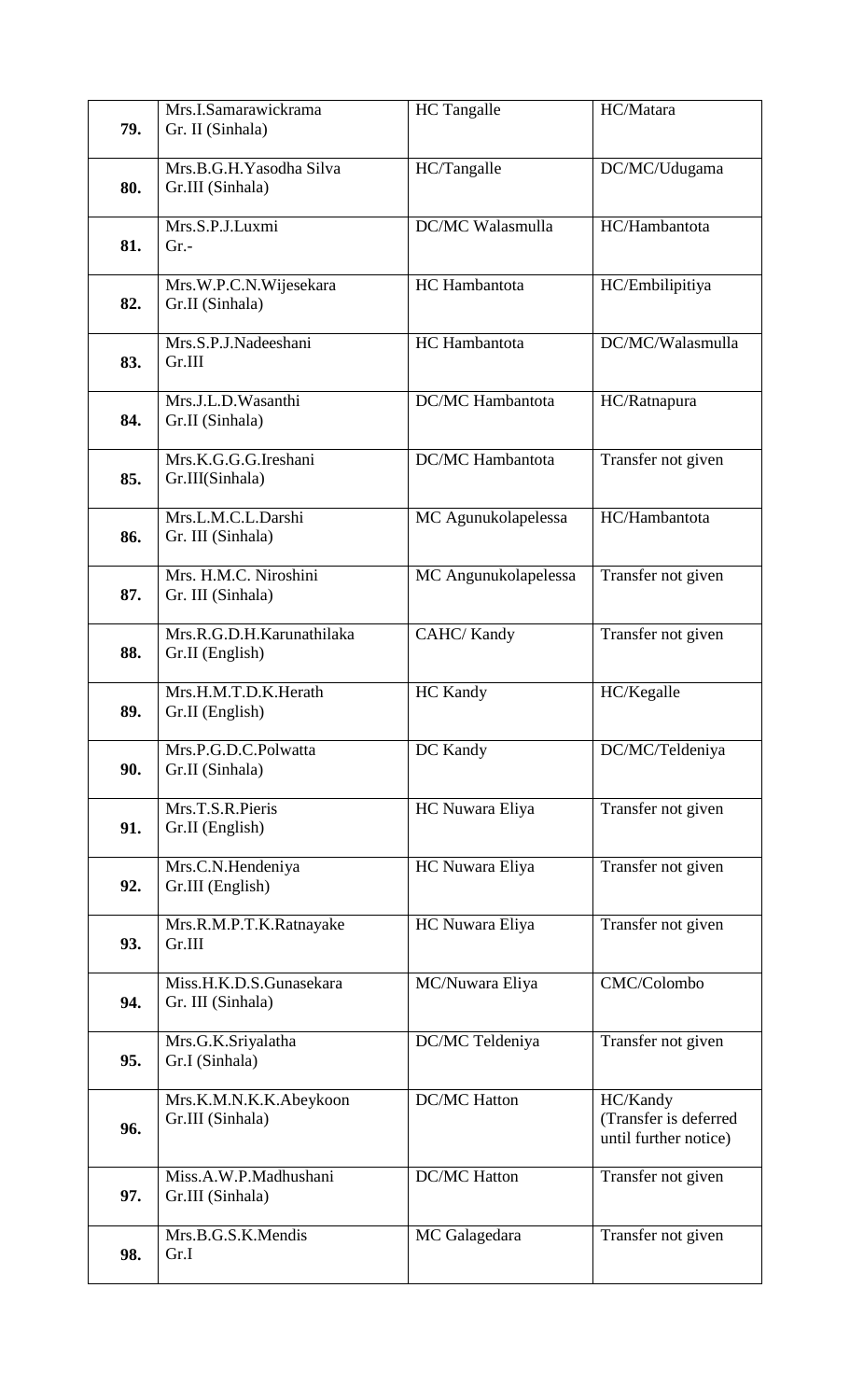| 99.  | Mrs.S.R.Sanoja Shamalee<br>Gr.III                | MC Galagedara         | Transfer not given       |
|------|--------------------------------------------------|-----------------------|--------------------------|
| 100. | Mrs.P.H.K.Lasanthi Gunarathna<br>Gr II           | <b>CAHC</b> Ratnapura | DC/MC/Balangoda          |
| 101. | Mrs.A.W.P.G. Shanthi<br>Gr.II (English)          | <b>CAHC</b> Ratnapura | HC/Avissawella           |
| 102. | Miss.G.M.N.Sewwandi<br>Gr.III (English)          | <b>CAHC</b> Ratnapura | Transfer not given       |
| 103. | Mrs.D.C.De Silva<br>Gr.II (Sinhala)              | HC Ratnapura          | MC/Embilipitiya          |
| 104. | Mrs.M.B.Sanduni Hasintha<br>Gr.II                | HC Ratnapura          | Transfer not given       |
| 105. | Miss.H.M.Anurudhika Indiwari<br>Gr.III           | HC Ratnapura          | Transfer not given       |
| 106. | Mrs.R.A.D.N.Rajapaksha<br>Gr.II                  | DC Ratnapura          | HC/Avissawella           |
| 107. | Mrs.G.G.Gayani<br>Gr II (Sinhala)                | HC Embilipitiya       | MC/Angunukolapeless<br>a |
| 108. | Mrs.S.M.Shashika Amali<br>Gr II (Sinhala)        | HC Embilipitiya       | DC/MC/Hambantota         |
| 109. | Mrs.R.G.Wageesha<br>Gr.II (Sinhala)              | HC Embilipitiya       | DC/MC/Tissamahara<br>ma  |
| 110. | Miss.N.Gangani Malavisooriya<br>Gr.III (Sinhala) | DC Embilipitiya       | Transfer not given       |
| 111. | Miss.K.G.P.Chinthadevi<br>$Gr-II(Sinhala)$       | DC Embilipitiya       | Transfer not given       |
| 112. | Mrs.U.K.Sarangi Madhushika<br>Gr.II (Sinhala)    | MC Embilipitiya       | Transfer not given       |
| 113. | Mrs.B.M.N.Basnayaka<br>Gr.II                     | DC/MC Balangoda       | MC/Bandarawela           |
| 114. | Mrs.M.R.N Gallage<br>Gr.II (English)             | <b>CAHC</b> Kegalle   | CAHC/Colombo             |
| 115. | Mrs.K.P.J.Nishadi<br>Gr.III (English)            | CAHC/Kegalle          | Supreme Court            |
| 116. | Mrs.A.M.V.Ranjani Arampath<br>Gr.II              | MC Kegalle            | Transfer not given       |
| 117. | Mrs.J.A.S.H.K.Jatunarachchi<br>Gr.I (Sinhala)    | HC Kurunegala         | MC/Pilessa               |
| 118. | Mrs.D.A.S.Dedigama<br>Gr.I (Sinhala)             | HC Kurunegala         | MC/Rambadagalla          |
| 119. | Mrs.G.K.G.I.G.Gunaratne<br>$Gr.$ -               | HC Kurunegala         | MC/Kurunegala            |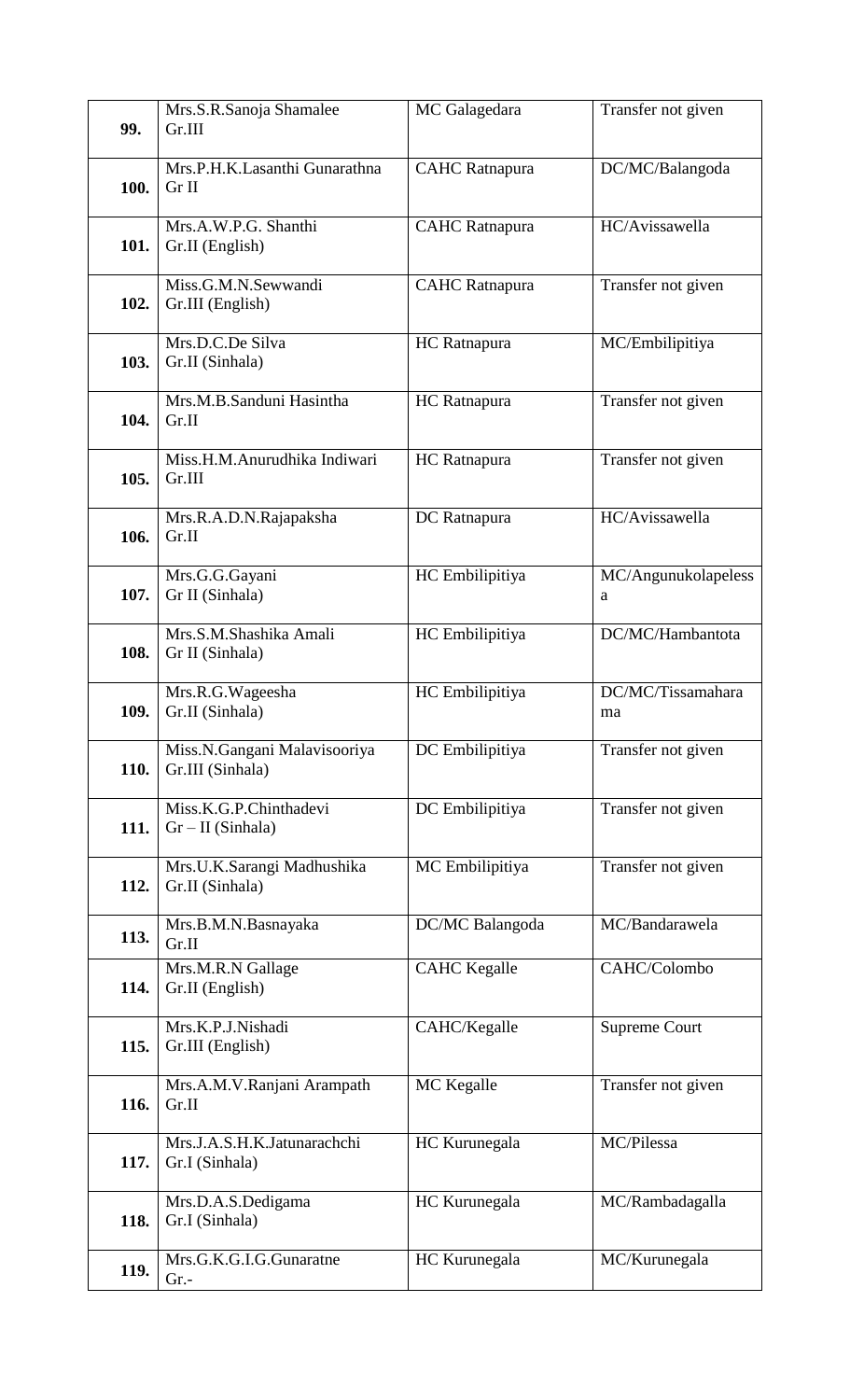| 120. | Mrs.D.R.M.D.H.Ratnayake<br>Gr.III              | HC/Kurunegala            | MC/Kurunegala        |
|------|------------------------------------------------|--------------------------|----------------------|
| 121. | Mrs.D.M.C.Dissanayake<br>Gr.III (Sinhala)      | MC Kurunegala            | Transfer not given   |
| 122. | Mrs.G.W.M.S.Godapala<br>$Gr. -$                | MC/Kurunegala            | DC/MC/Maho           |
| 123. | Mrs.K.A.C.Shyamalee<br>Gr.II                   | HC Kuliyapitiya          | DC/MC/Chilaw         |
| 124. | Miss.T.K.J.Chathurika<br>Gr.III (English)      | HC Kuliyapitiya          | Transfer not given   |
| 125. | Miss.G.D.Swarnamalee<br>Gr.III (Sinhala)       | DC Kuliyapitiya          | <b>Supreme Court</b> |
| 126. | Mrs.R.D.R.Sandamali<br>Gr.II (Sinhala)         | DC/MC Maho               | MC/Galgamuwa         |
| 127. | Mrs.H.M.P.A.K.Jayaratne<br>Gr.III (Sinhala)    | MC Galgamuwa             | MC/Hettipola         |
| 128. | Miss.P.A.W.H.D.Bandu<br>Gr.III (Sinhala)       | MC Rambadagalla          | MC/Nugegoda          |
| 129. | Miss.B.L.S.Balasooriya<br>Gr.I                 | MC Hettipola             | Transfer not given   |
| 130. | Miss.D.A.Buddhini Pramodya<br>Gr.III (Sinhala) | <b>HC Chilaw</b>         | MC/Welisara          |
| 131. | Mrs.D.P.Jayakody<br>Gr.III                     | HC/Chilaw                | DC/MC/Mahiyangana    |
| 132. | Mrs.H.K.D.Madhushani<br>Gr.III(Sinhala)        | DC/MC/Chilaw             | Transfer not given   |
| 133. | Mrs.E.M.M.N.Ekanayake<br>Gr.II (Sinhala)       | <b>HC</b> Puttalam       | DC/Anuradhapura      |
| 134. | Mrs.H.M.A.U.Herath<br>Gr.III (Sinhala)         | <b>HC</b> Puttalam       | Transfer not given   |
| 135. | Mrs.R.S.C.Thilakaratne<br>Gr.III               | <b>DC/MC Puttalam</b>    | MC/Anamaduwa         |
| 136. | Mrs.W.M.S.N.Weerasuriya<br>Gr.III (Sinhala)    | <b>DC/MC Puttalam</b>    | MC/Anuradhapura      |
| 137. | Mrs.I.R.R.W.R.Ranabahu<br>Gr.II (Sinhala)      | MC Anamaduwa             | DC/MC/Puttalam       |
| 138. | Mrs.R.M.C.S.Rajapaksha<br>Gr.I (Sinhala)       | <b>CAHC</b> Anuradhapura | Transfer not given   |
| 139. | Mrs.B.R.C.Nilmini<br>Gr.II (English)           | <b>CAHC</b> Anuradhapura | CAHC/Vavuniya        |
| 140. | Mrs.H.M.G.Sandamali<br>Gr.II (English)         | <b>CAHC</b> Anuradhapura | Transfer not given   |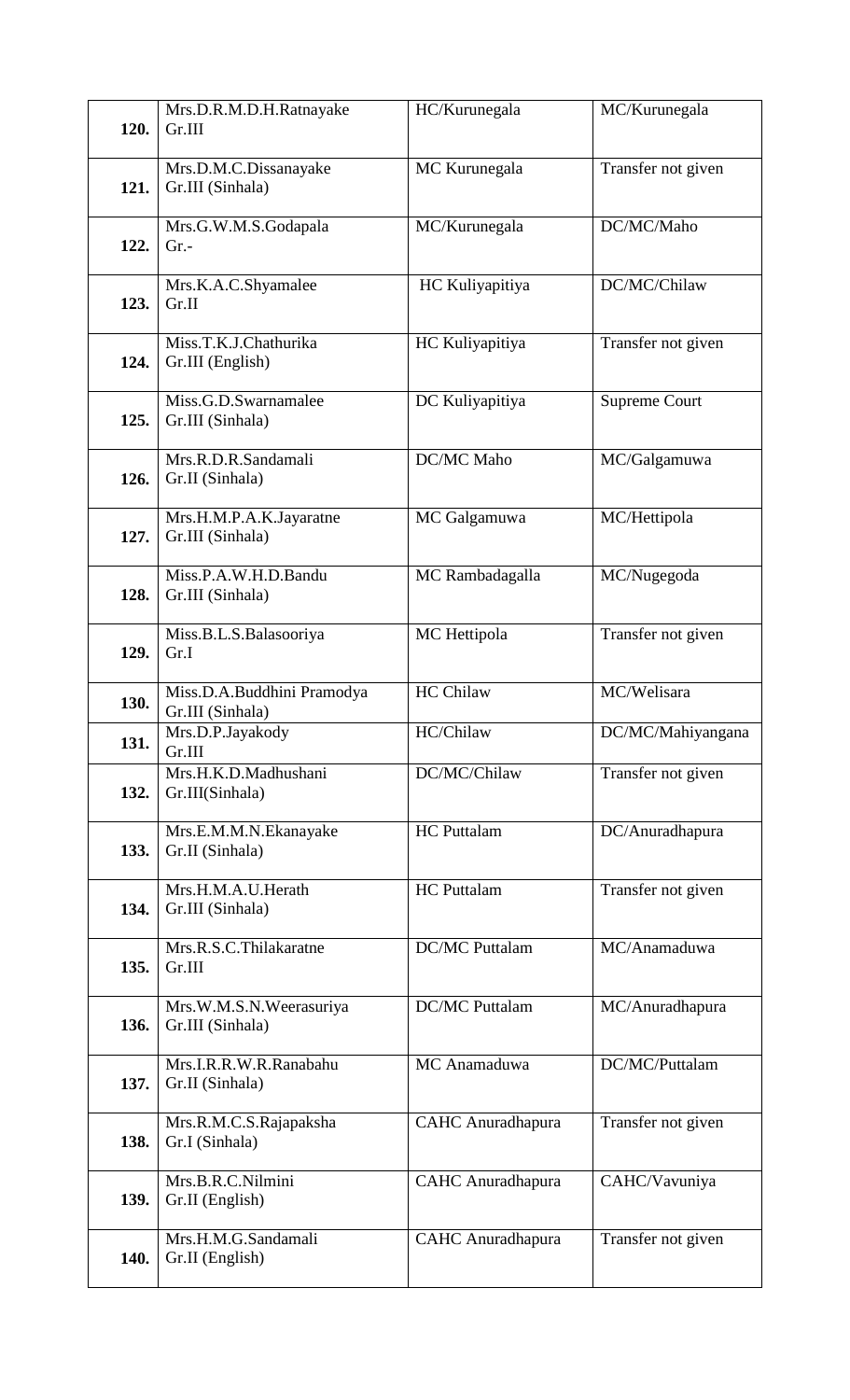| 141.        | Mrs.C.P.Mendis<br>Gr.II (English)             | <b>CAHC</b> Anuradhapura | Transfer not given   |
|-------------|-----------------------------------------------|--------------------------|----------------------|
| 142.        | Miss.S.W.Mallika Sinhabhahu<br>Gr.I (Sinhala) | DC Anuradhapura          | DC/MC/Kebitigollewa  |
| 143.        | Mrs.D.M.L.R.Gunathilake<br>Gr.II (Sinhala)    | DC Anuradhapura          | Transfer not given   |
| 144.        | Mrs.P.B.T.D.Premakanthi<br>Gr.II (Sinhala)    | MC Anuradhapura          | Transfer not given   |
| 145.        | Ms.B.M.G.S.Bandara<br>Gr.III (Sinhala)        | MC Anuradhapuara         | DC/Kuliyapitiya      |
| 146.        | Mrs.W.A.S.Perera<br>Gr.II (Sinhala)           | DC/MC Kebitigollewa      | CAHC/Anuradhapura    |
| 147.        | Ms.D.R.L.M.K.Ratnayake<br>Gr.III (Sinhala)    | HC Polonnaruwa           | Transfer not given   |
| 148.        | Mrs.K.M.Gamage<br>Gr.III                      | HC/Polonnaruwa           | DC/MC/Polonnaruwa    |
| 149.        | Mrs.N.M.W.R.N.K.Bandara<br>Gr.II              | DC/MC Polonnaruwa        | Transfer not given   |
| 150.        | Ms.B.S.Krishnadas<br>Gr.III                   | DC/MC Polonnaruwa        | Transfer not given   |
| 151.        | Ms.W.M.A.V.Weerasinghe<br>Gr.III              | DC/MC Polonnaruwa        | DC/Kuliyapitiya      |
| 152.        | Mrs.D.B.T.Anuradha<br>Gr.III (Enhlish)        | <b>CAHC Badulla</b>      | Transfer not given   |
| 153.        | Mrs.T.D.H.Niroshika<br>Gr.III (Sinhala)       | HC/Badulla               | Transfer not given   |
| 154.        | Miss.S.M.G.Nayanathara<br>Gr.III (Sinhala)    | HC/Badulla               | Transfer not given   |
| 155.        | Mrs.W.M.Ayesha Shyamalee<br>Gr.III            | HC/Badulla               | DC/Badulla           |
| 156.        | Mrs.M.H.M.W.Kumari<br>Gr.I (Sinhala)          | DC Badulla               | DC/MC/Welimada       |
| 157.        | Mrs.L.S.H.P.N.Kumari<br>Gr.II                 | MC Bandarawela           | Transfer not given   |
| 158.        | Mrs.S.W.S.Chathuranga<br>Gr.III               | MC Bandarawela           | HC/Embilipitiya      |
| 159.        | Mrs.H.M.Renuka Damayanthi<br>Gr.III           | DC/MC Mahiyangana        | MC/Siyambalanduwa    |
| 160.        | Miss.K.A.A.Gimhani<br>Gr.III (Sinhala)        | HC Monaragala            | <b>Supreme Court</b> |
| <b>161.</b> | Mrs.G.P.G.Lakmali<br>Gr.III (Sinhala)         | HC Monaragala            | Court of Appeal      |
| 162.        | Mrs.D.M.I.M.Dissanayake<br>Gr.III (Sinhala)   | DC/MC Monaragala         | DC/MC/Walapane       |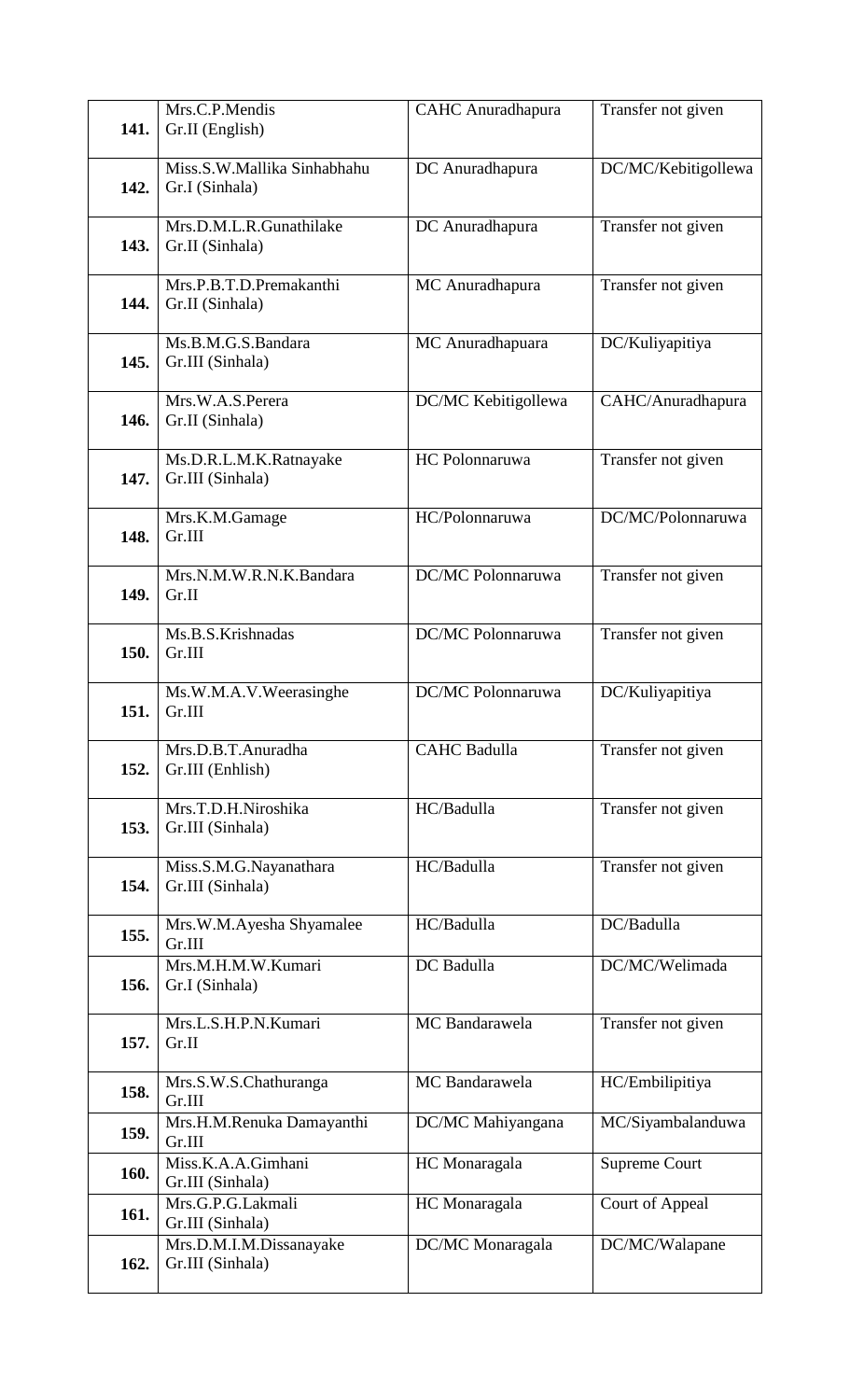| 163. | Mrs.S.M.K.M.Samarathunga<br>Gr.II (Sinhala) | MC Bibila             | Transfer not given   |
|------|---------------------------------------------|-----------------------|----------------------|
| 164. | Miss.G.R.A.S.Kumari<br>Gr.III (Sinhala)     | MC Siyambalanduwa     | DC/MC/Monaragala     |
| 165. | Miss.H.R.A.Kalyani<br>Gr.III (Sinhala)      | MC Siyambalanduwa     | MC/Nuwara Eliya      |
| 166. | Mrs.U.H.S.Priyanthi<br>Gr.I (English)       | HC Ampara             | CAHC/Kalmunai        |
| 167. | Miss.P.H.Omantha<br>Gr .III (English)       | HC Ampara             | Transfer not given   |
| 168. | Mrs.K.M.M.Karunarathne<br>Gr.III (Sinhala)  | HC Ampara             | Transfer not given   |
| 169. | Mr.H.V.C.P.Keerthi<br>Gr.III (Sinhala)      | DC/MC Ampara          | Transfer not given   |
| 170. | Mrs.H.W.G.Deepika<br>Gr.II (Sinhala)        | DC/MC Ampara          | Transfer not given   |
| 171. | Mrs.D.B.A.E.Anuruddhika<br>Gr.III           | DC/MC Ampara          | Transfer not given   |
| 172. | Miss.D.G.I.M.Rathnasiri<br>Gr.III (Sinhala) | DC/MC Dehiattakandiya | Transfer not given   |
| 173. | Mrs.A.M.Nizaya<br>Gr.II                     | MC Kalmunai           | DC/Akkaraipattu      |
| 174. | Mrs.S.Rasalingam<br>Gr.III                  | DC Akkaraipattu       | MC/Kalmunai          |
| 175. | Mrs.A.J.Shanthakumar<br>Gr.I (Tamil)        | DC/MC Valachchenai    | HC/Kalmunai          |
| 176. | Miss.N.S.Fernando Pulle Gr.III<br>(Tamil)   | <b>HC</b> Trincomalee | <b>Supreme Court</b> |
| 177. | Miss.P.H.M.J.Bandara<br>Gr.II (Sinhala)     | <b>HC</b> Trincomalee | <b>Supreme Court</b> |
| 178. | Mrs.L.W.P.N.Dilrukshi<br>Gr.II (Sinhala)    | <b>DC</b> Trincomalee | Transfer not given   |
| 179. | Mrs.V.T.M.Quriya<br>Gr.II (Sinhala)         | <b>MC</b> Trincomalee | DC/MC/Kantale        |
| 180. | Mrs.B.Sivatharshani<br>Gr.                  | <b>MC</b> Trincomalee | HC/Trincomalee       |
| 181. | Mrs.W.M.N.Harshani<br>Gr.II (Sinhala)       | DC/MC/Kantale         | MC/Trincomalee       |
| 182. | Mrs.K.Theivathurshan                        | <b>MC Point Pedro</b> | HC/Jaffna            |